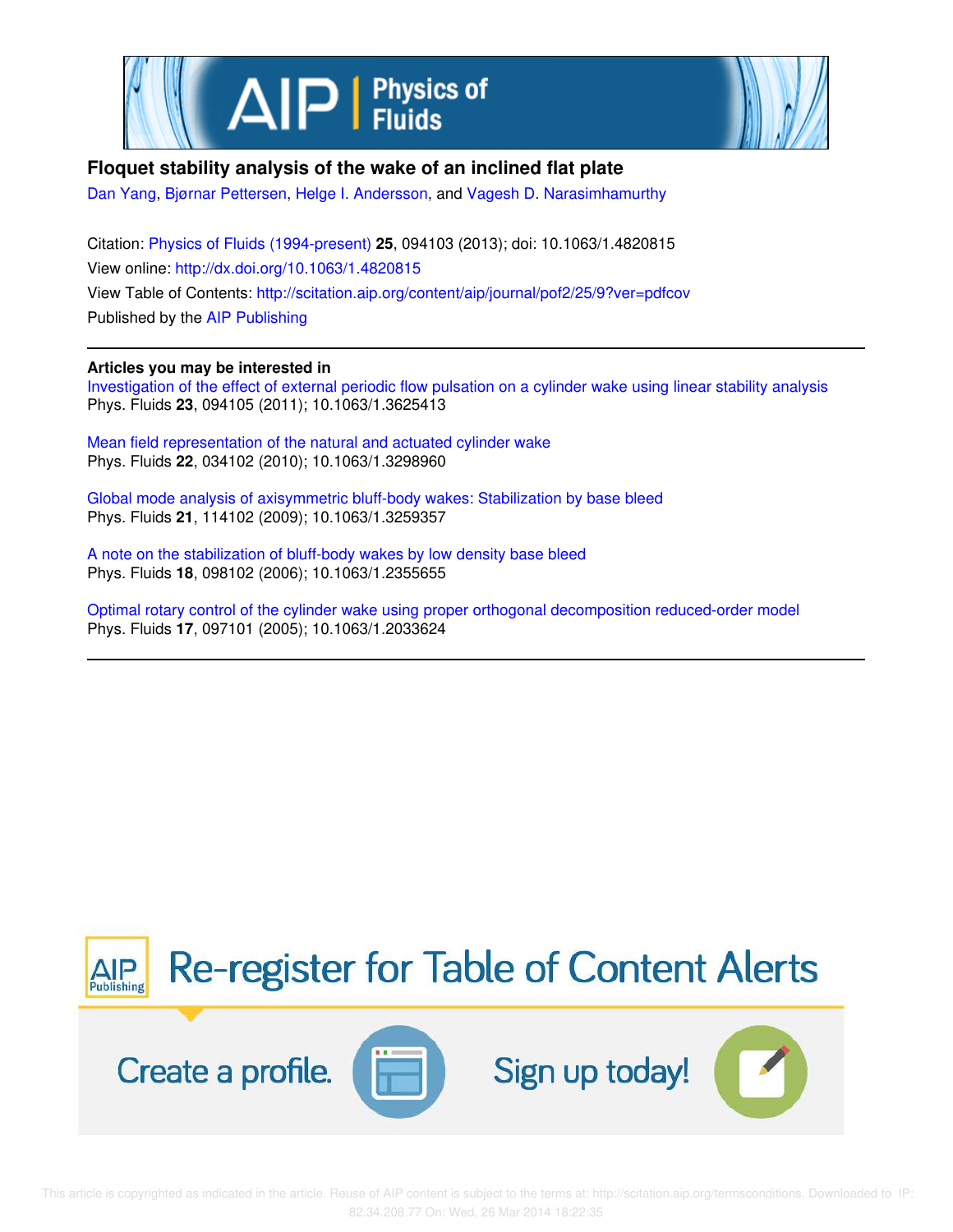

# **Floquet stability analysis of the wake of an inclined flat plate**

Dan Yang,<sup>1,a)</sup> Bjørnar Pettersen,<sup>1</sup> Helge I. Andersson,<sup>2</sup> and Vagesh D. Narasimhamurthy<sup>2</sup> <sup>1</sup>*Department of Marine Technology, Norwegian University of Science and Technology, Trondheim NO-7491, Norway* <sup>2</sup>*Department of Energy and Process Engineering, Norwegian University of Science and Technology, Trondheim NO-7491, Norway*

(Received 13 December 2012; accepted 13 August 2013; published online 18 September 2013)

The route from a time-periodic two-dimensional wake flow to a three-dimensional flow has been investigated by means of linear Floquet stability analysis. The critical Reynolds number for the onset of three-dimensional instabilities in the wake behind a flat plate with an angle of attack  $\alpha$  in the range from 20° to 30° with respect to the free stream was determined. For all three angles considered, in the lower wavelength range, the two-dimensional base flow first became unstable with respect to the sub-harmonic mode C. Although the critical Reynolds number decreased with increasing angle of attack, the spanwise wavelength remained close to two times the projected plate width. Qualitatively different transition scenarios were obtained for the three angles of attack with a particularly simple scenario for  $\alpha = 30^{\circ}$ . © 2013 AIP *Publishing LLC*. [http://dx.doi.org/10.1063/1.4820815]

### **I. INTRODUCTION**

The flow around bluff bodies has been studied extensively due to its practical importance of both engineering and theoretical relevance in fluid dynamics. The transition from two- to threedimensional flow in the wake is a substantial topic to understand. The flow experiences significant changes during the transition process. In his experimental studies,  $Rosh{k}$  first observed the existence of a transition regime in the wake of bluff bodies and reported distinct irregularities in the wake velocity fluctuation.

During the previous decades, much attention has been paid to flow past circular and square cylinders because their geometrical simplicity allowing researchers to perform intensive numerical and experimental investigations. The experimental investigation of Williamson<sup>2</sup> was the first to demonstrate the existence of two stages in the transition to three-dimensionality of a cylinder wake. These two stages were identified as mode A and mode B with dominant spanwise wavelength of approximately three to four diameters and one diameter (Williamson<sup>3</sup>) for the two modes, respectively. The experimental observations were confirmed by the numerical linear Floquet stability analysis of Barkley and Henderson.<sup>4</sup>

The critical Reynolds numbers for mode A (*ReA*) and mode B (*ReB*) have been consistently reported even with different investigation methods. The study of Williamson<sup>3</sup> revealed  $Re_A \approx 190$ and  $Re_B \approx 230-260$ . Barkley and Henderson $^4$  reported  $Re_A \approx 188$  and  $Re_B \approx 259$ . Posdziech and Grundmann<sup>5</sup> found  $Re_A \approx 190.2$  and  $Re_B \approx 261$ .

Robichaux *et al.*<sup>6</sup> performed a Floquet stability analysis of the wake of a square cylinder. The dominant three-dimensional instabilities are similar to those for the circular cylinder with the critical Reynolds number of  $Re_A \approx 166$  and  $Re_B \approx 190$ . The corresponding spanwise wavelengths are 5.22 and 1.2 times the square cylinder height. A further instability mode which has a wavelength between

1070-6631/2013/25(9)/094103/13/\$30.00 **25**, 094103-1 -

<sup>C</sup> 2013 AIP Publishing LLC

a) dan.yang@ntnu.no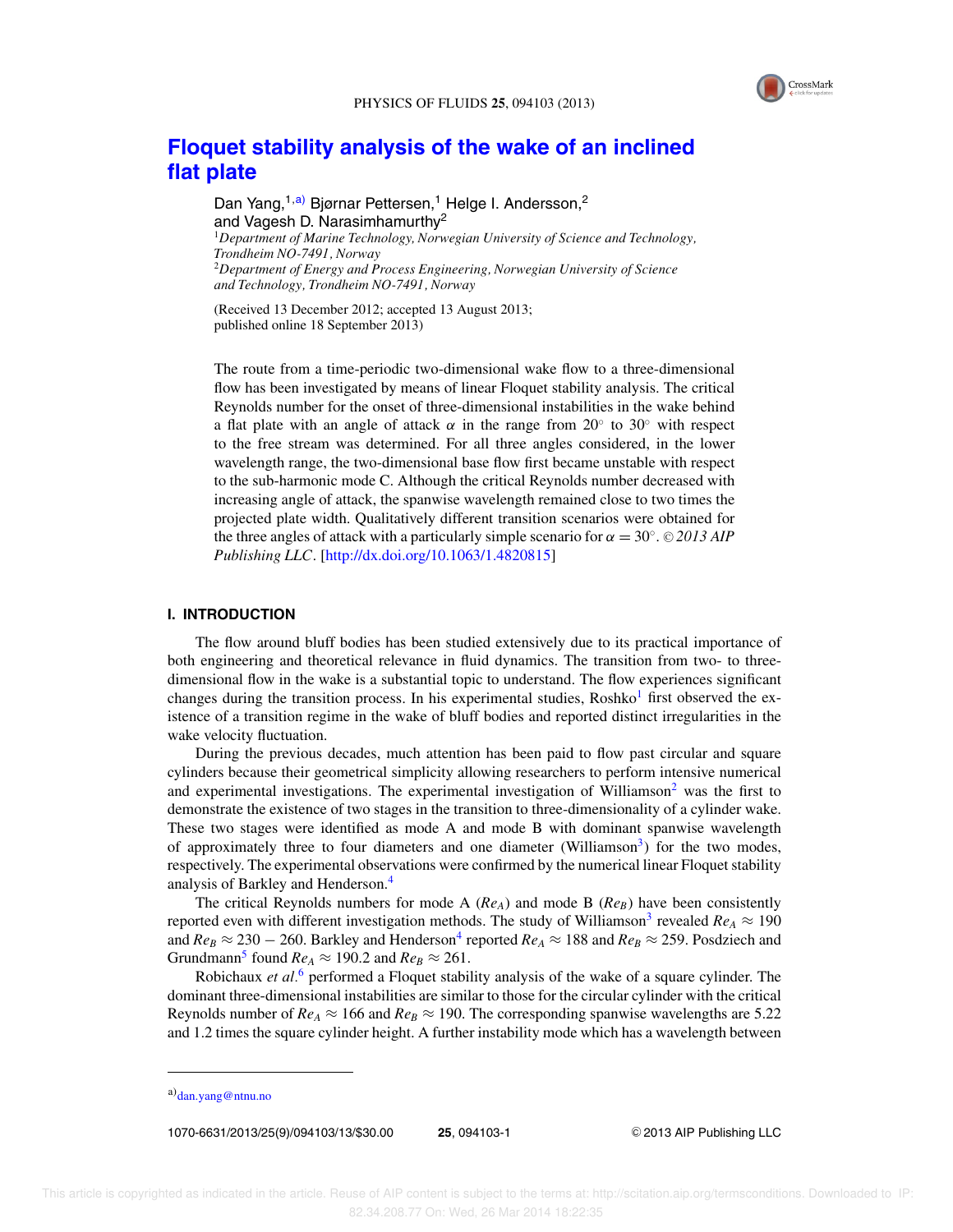mode A and mode B occurred at a higher critical Reynolds number of 200 and was labeled as mode S by Robichaux *et al.*<sup>6</sup> The study of Blackburn and Lopez<sup>7</sup> subsequently showed that this mode was not a subharmonic mode, but was a mode with complex Floquet multipliers.

A new type of instability (called mode C) was found in the wake of a bluff ring, i.e., essentially a curved circular cylinder (Sheard *et al.*<sup>8</sup>). Carmo *et al.*<sup>9</sup> also found a mode C instability in the flow past two staggered circular cylinders. It was reported that mode C is promoted in asymmetric flow configurations with a period twice that of the vortex shedding period. The mode C instability was also found in the flow past an inclined square cylinder (Fitzgerald *et al.*,<sup>10</sup> Sheard *et al.*,<sup>11</sup> Sheard,<sup>12</sup> and Yoon *et al.*<sup>13</sup>). The above-mentioned studies detected mode C by means of a Floquet stability analysis. However, in an earlier experimental study Zhang *et al.*<sup>14</sup> surprisingly observed a mode C by placing a control wire parallel to the axis of a circular cylinder.

In the study of Blackburn and Sheard,<sup>15</sup> the relationship between quasi-periodic and subharmonic instability modes and how it is influenced by wake symmetry breaking was investigated. In their square cylinder wake study, the symmetry is broken by a small fixed rotation of the cylinder about its axis.

Linear Floquet stability analysis is a common technique to calculate the stability of a flow exposed to three-dimensional perturbations. When the disturbance is small, the growth of the instability is linear, and then the nonlinear terms in the system can be neglected. However, the linear growth cannot be sustained forever. When the growth becomes nonlinear, we have to depend on experiments or three-dimensional numerical simulations. In Floquet stability analysis, we superimpose an infinitely small three-dimensional perturbation onto the two-dimensional base-flow, and measure the temporal development of the perturbation. Description of this method is found in Barkley and Henderson.<sup>4</sup> Although secondary instabilities arise naturally in flow simulations when the full, i.e., nonlinear and three-dimensional, Navier-Stokes equations are solved, a Floquet stability analysis represents a simplified approach to identify the critical Reynolds number at which a three-dimensional instability occurs, together with its wavelength. Successful applications of this method in different wake flows are found in Blackburn *et al.*, <sup>16</sup> Ryan *et al.*, <sup>17</sup> Kevlahan, <sup>18</sup> Carmo *et al.*, <sup>9, 19</sup> Gioria *et al.*, <sup>20</sup> Nazarinia *et al.*, <sup>21</sup> Jacono *et al.*, <sup>22</sup> Richter *et al.*, <sup>23</sup> and Choi *et al.*<sup>24</sup>

The flow past a flat plate oriented perpendicular to the free stream, i.e., with 90° angle of attack, separates from the sharp edges of the plate. In the short review of Thompson *et al.*,<sup>25</sup> the transition process in the wake of a flat plate normal to the free stream involves two unstable modes. First, the long wavelength mode becomes unstable at Reynolds number of 105–110, with a wavelength of approximately 5 − 6*d*, where *d* is the height of the plate. Second, the shorter wavelength mode becomes unstable at Reynolds number of approximately 125, with a wavelength of 2*d*.

Meneghini *et al.<sup>26</sup>* numerically investigated the flow around a stalled NACA0012 airfoil at angle of attack 20◦ . A subharmonic (mode C) and a quasi-periodic mode were found with wavelengths of approximately 0.57*c* and 2.1*c* (*c* is the chord length of the airfoil), respectively. The critical Reynolds numbers based on *c* were around 456 and 580 for the two modes.

In the present study, we performed a Floquet stability analysis on flow past an inclined flat plate on the secondary instability leading to three-dimensional flow. The angle of attack range is chosen to be  $20^\circ - 30^\circ$ , in which it has been shown that the flow experiences a complex transition process to chaos (Zhang *et al.*<sup>27</sup>). In addition, the present authors have recently reported complex transition phenomena in the wake of an inclined flat plate using direct numerical simulation (DNS) for attack angles 20° and 25° (Yang *et al.*<sup>29,32</sup>). Nevertheless, performing DNS in a parametric study covering a wide range of Reynolds numbers and attack angles is a computationally demanding task. We have therefore identified Floquet stability analysis as the right tool to further explore the transition phenomena with detailed insights into the critical Reynolds number and instability mode wavelengths in the present problem.

#### **II. METHODOLOGY**

In the present study, the base flows were obtained by means of two-dimensional numerical simulation of the incompressible Navier-Stokes equations, written in non-dimensional form as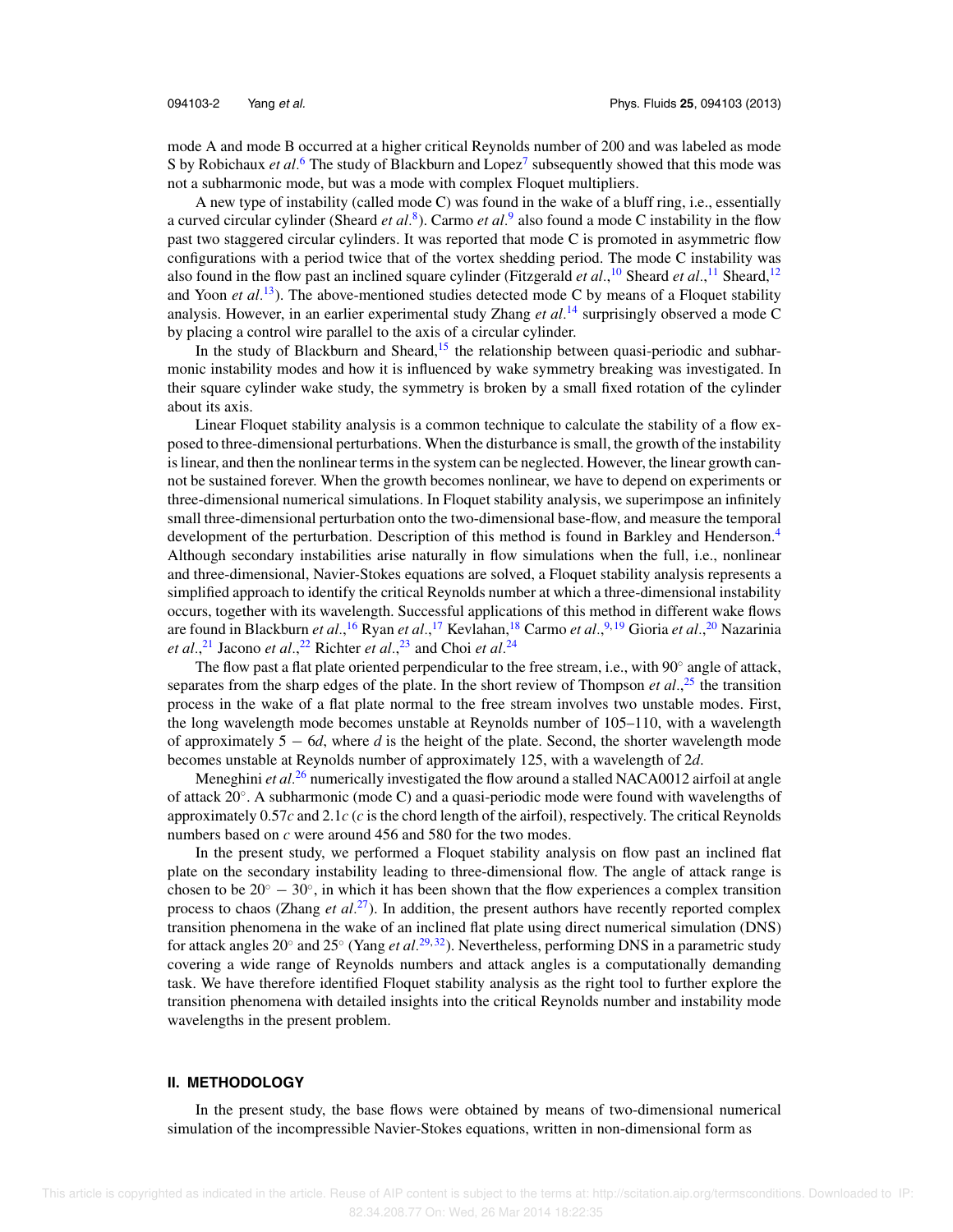094103-3 Yang et al. Phys. Fluids **25**, 094103 (2013)

$$
\frac{\partial \boldsymbol{u}}{\partial t} + (\boldsymbol{u} \cdot \nabla) \, \boldsymbol{u} = -\nabla p + \frac{1}{Re} \nabla^2 \boldsymbol{u},\tag{1}
$$

$$
\nabla \cdot \mathbf{u} = 0. \tag{2}
$$

The Reynolds number is defined as  $\text{Re} = U_0 d / v$ , where  $U_0$  is the free-stream velocity and *d* is the plate width. A spectral-element method is used to solve the time-dependent equations. Details of the computational solver (VIPER) can be found in Sheard *et al*.<sup>30</sup> and Sheard and Ryan.<sup>31</sup> To generate the base flow, Eqs.  $(1)$  and  $(2)$  are solved in two dimensions.

Based on the Floquet theory, the stability analysis is performed by decomposing the velocity and pressure field  $(u, p)$  into a two-dimensional base flow  $(U, P)$  and a three-dimensional disturbance  $(\boldsymbol{u}', p'),$ 

$$
u = U + u',\tag{3}
$$

$$
p = P + p'.\tag{4}
$$

Substituting Eqs.  $(3)$  and  $(4)$  into Eqs.  $(1)$  and  $(2)$ , cancelling the base flow terms and neglecting products of the perturbation field, yields the linearized Navier-Stokes equations,

$$
\frac{\partial u'}{\partial t} + (U \cdot \nabla) u' + (u' \cdot \nabla) U = -\nabla p' + \frac{1}{Re} \nabla^2 u',\tag{5}
$$

$$
\nabla \cdot \mathbf{u}' = 0. \tag{6}
$$

Linear stability analysis is then performed to determine the leading eigenmodes of the stability problem. The eigenvalues correspond to Floquet multipliers  $(\mu)$  and eigenvectors yield the mode shape of the perturbation field. For details, see Sheard *et al.*<sup>11</sup> A Floquet multiplier  $|\mu| > 1$  corresponds to a positive growth rate and an unstable mode. For different types of the multipliers, the instability modes can be classified as follows: regular modes (mode A and B) have Floquet multipliers containing only positive real part, subharmonic mode (mode C) has only a negative real part, and quasi-periodic mode (mode QP) arises from a complex-conjugate pair of multipliers with a non-zero imaginary part (Sheard *et al.*<sup>11</sup>).

The two-dimensional mesh used to discretize the Navier-Stokes equations for an inclined flat plate is shown in Fig. 1. The domain size and element distribution were kept constant for the incidence angles investigated, 20◦ , 25◦ , and 30◦ . The computational domain extends 15*d* upstream,



FIG. 1. The complete computational domain and mesh details in the vicinity of the plate at angle of attack 20◦ . The plate is indicated by a thick line.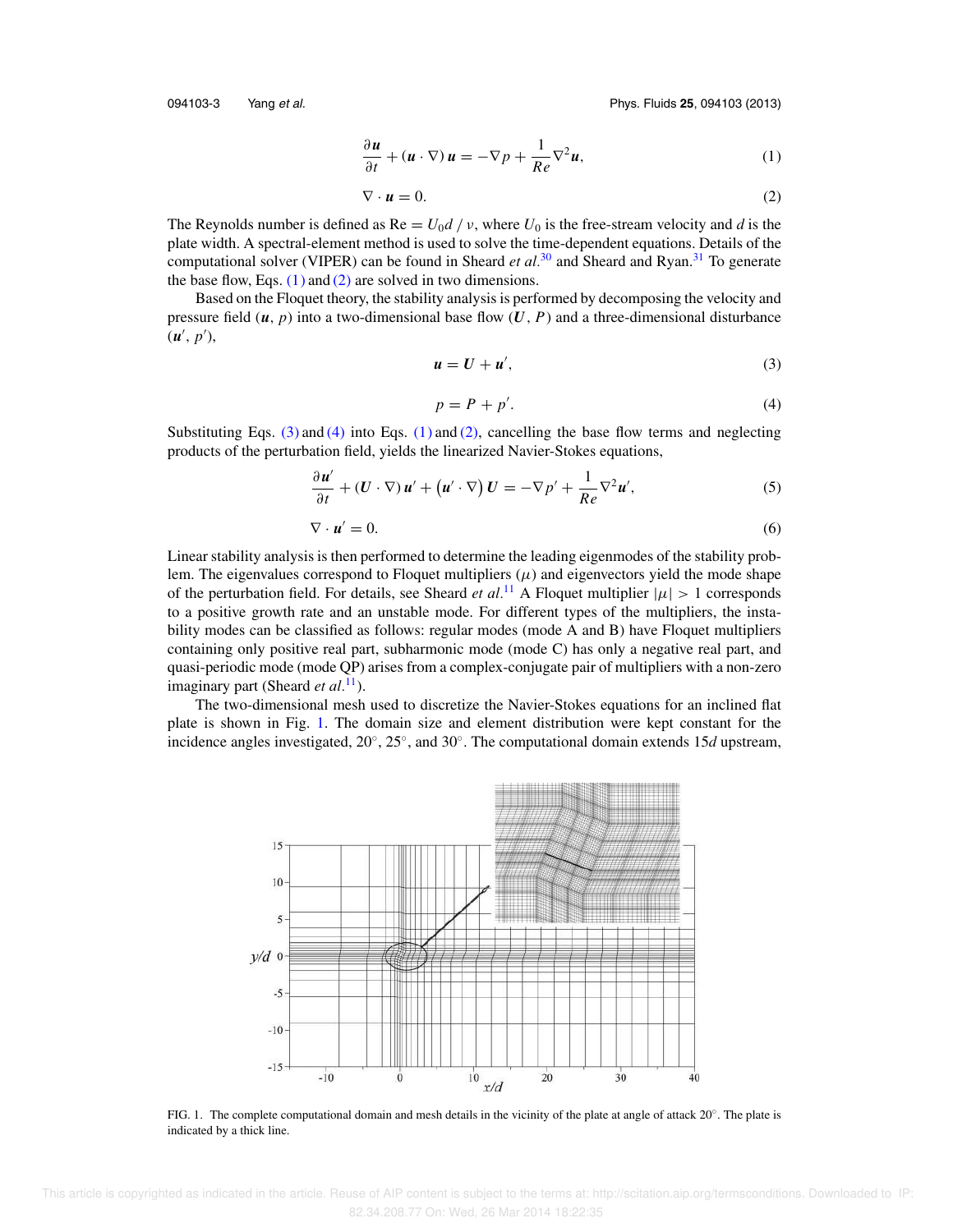TABLE I. Convergence of global quantities with different order N for  $Re = 500$  and  $\alpha = 20^\circ$ . The global quantities: Strouhal number *St*, mean and fluctuating drag coefficients,  $C_D$  and  $C'_D$ , and mean and fluctuating lift coefficients,  $C_L$  and  $C'_L$ . The Floquet multipliers are calculated at  $\lambda / d = 0.875$ .

| N  | <i>St</i> | $C_D$  | $C_L$  | $C_D'$ | $\sqrt{ }$<br>$C_L$ | $ \mu $  |
|----|-----------|--------|--------|--------|---------------------|----------|
| 6  | 0.5341    | 0.4531 | 0.9917 | 0.0203 | 0.0945              | $\cdots$ |
| 8  | 0.5035    | 0.4440 | 0.9708 | 0.0178 | 0.1023              | $\cdots$ |
| 10 | 0.4959    | 0.4447 | 0.9732 | 0.0173 | 0.0996              | $\cdots$ |
| 12 | 0.4959    | 0.4463 | 0.9786 | 0.0177 | 0.1006              | 1.027    |
| 14 | 0.4959    | 0.4472 | 0.9823 | 0.0176 | 0.1003              | 1.007    |

40*d* downstream, and 15*d* to each side of the center of the plate. The domain is divided into 589 macroelements. Each element contains  $N \times N$  interpolation nodes. Free-stream boundary conditions were enforced at the upstream and lateral boundaries, while a Neumann-type boundary condition was employed at the outlet. At the plate surface, a no-slip boundary condition was used.

In order to determine the most efficient mesh resolution for the present simulation, a grid resolution study was performed. The time step adopted in these simulations is 0.002*d* / *U*0. The results given in Table I with varying number of mesh nodes show small differences of the global quantities for order  $N \ge 12$ , and  $N = 12$  was therefore used for the simulations.

#### **III. RESULTS AND DISCUSSION**

In this section, the Floquet multipliers based on the variation of Reynolds number and spanwise wavelength are presented first for the three angles of attack, followed by the mode characteristics analysis. The Reynolds number simulated is less than 600 for all angles of attack.

#### **A. Floquet analysis**

The main objective of the linear Floquet stability analysis is to determine the critical values of Reynolds number  $Re$  and the corresponding spanwise wavelength  $\lambda$  for which the two-dimensional wake becomes linearly unstable, i.e., in the region when  $|\mu| > 1$ . Figure 2 shows the results for the angle of attack 20◦ case. In Fig. 2(a), as *Re* increases, the multiplier branches have similar tendencies, which are consistent with negative real multipliers at short wavelengths, positive real multipliers as the wavelength is approximately larger than 3.5*d*, and complex-conjugate multipliers in the middle of the wavelength range from about *d* to 3.5*d* shown in Fig. 2(a).

At this angle of attack, the flow first becomes unstable to a longer wavelength mode, shown in Fig. 2(a). At Reynolds number of  $Re \approx 400$ , the wake also becomes unstable to a second mode, with a spanwise wavelength  $\lambda / d \approx 0.7$ , see Fig. 2(b). As the *Re* increases, the absolute value of the maximum multiplier grows and shifts to a slightly higher wavelength, see Fig.  $2(b)$ . A number of stable quasi-periodic Floquet multipliers are obtained over a wavelength range 1.0*d* − 3.5*d*.

Figures  $2(c)$  and  $2(d)$  show the results for the simulations at Reynolds numbers 475, 500, and 525. Here, the wakes become unstable to the quasi-periodic mode. Unlike the negative real multipliers in Fig.  $2(b)$ , the peak multipliers in Fig.  $2(d)$  decrease and shift to larger wavelengths as the Reynolds number is increased. The instability mode now becomes critical at around  $Re \approx 500$ with critical spanwise wavelength of  $\lambda / d \approx 0.875$ .

As the Reynolds number increases to 550, 575, and 600, in Figs.  $2(e)$  and  $2(f)$ , a quasi-periodic mode at wavelength range of 0.5*d* − 0.7*d* is pronounced with almost constant spanwise wavelength. In this Reynolds number range, an instability mode with negative real multipliers appears again at  $1.0 \le \lambda / d \le 1.5$ , as found in Figs. 2(a) and 2(c). The peak multipliers increase and shift to larger wavelengths as *Re* increases, see Fig. 2(f).

The results for the case of angle of attack  $25^\circ$  are presented in Fig. 3. The wake first becomes unstable to a short wavelength mode with negative real multipliers, at the wavelength region  $\lambda \lesssim 1.2d$ . The critical Reynolds number for this mode is  $Re \approx 266$  with a spanwise wavelength of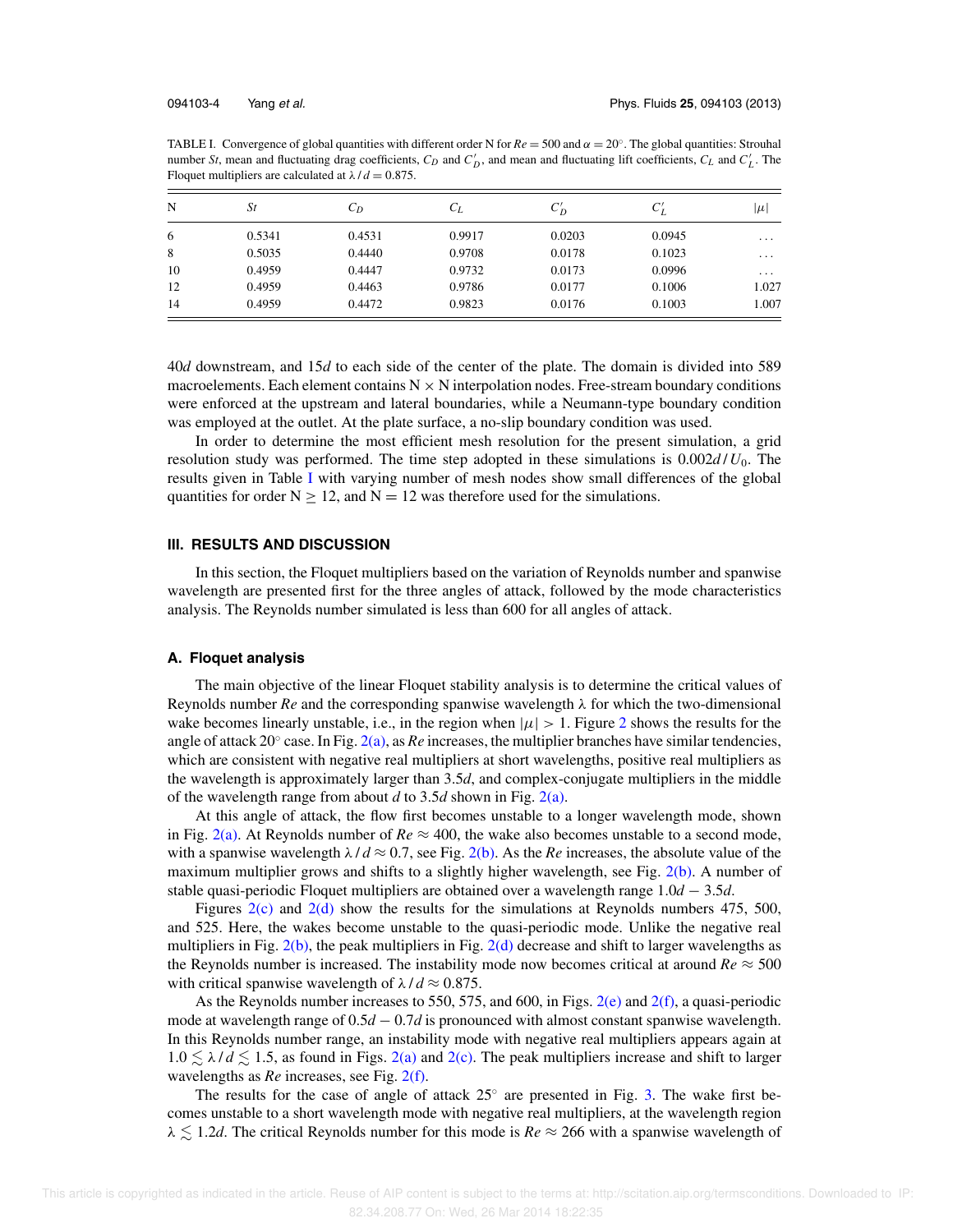

FIG. 2. Moduli of the Floquet multipliers  $|\mu|$  versus spanwise wavelength  $\lambda$  for different Reynolds numbers at  $\alpha = 20^{\circ}$ . Filled symbols show negative real Floquet multipliers, open symbols correspond to complex-conjugate Floquet multipliers, and half-filled symbols represent positive real Floquet multipliers. Images (b), (d), and (f) show the details corresponding to images (a), (c), and (e), respectively.

 $\lambda$  /  $d \approx 0.826$ , shown in Fig. 3(a). The peak position of the multipliers in this mode keeps constant as *Re* increases. The flow is subsequently unstable to a quasi-periodic mode, as *Re* becomes larger than 280 at the spanwise wavelength of  $\lambda/d \approx 2.697$ . Figure 3(b) shows the critical Reynolds numbers for this mode (the open symbols).

At angle of attack 25◦ , a subharmonic frequency was excited in the base flow as *Re* > 305. Therefore, two vortex shedding cycles were used for the Floquet calculation as *Re* > 305. In the simulations of Carmo *et al.*,<sup>9</sup> two vortex shedding periods were used for the Floquet analysis for flow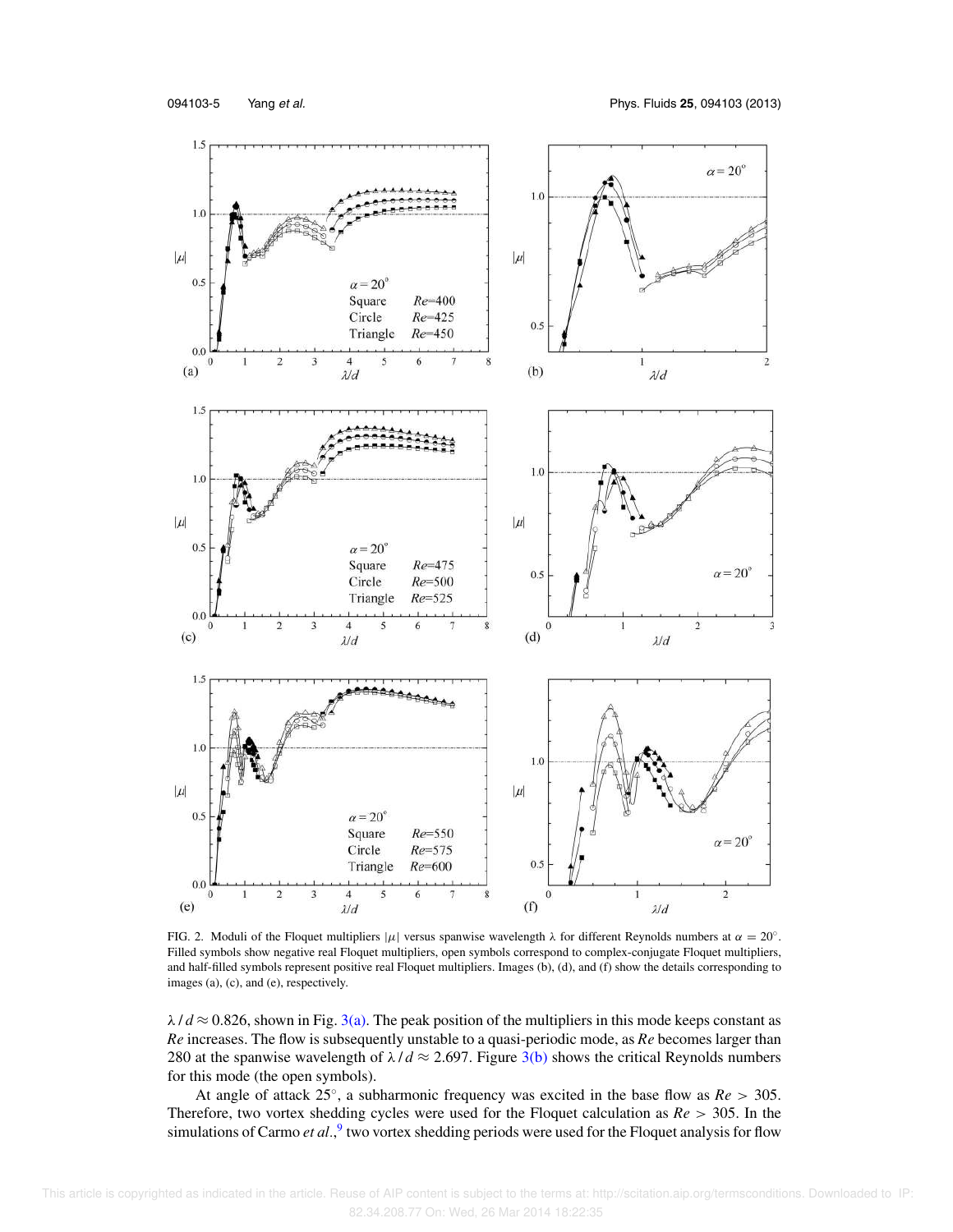

FIG. 3. Moduli of the Floquet multipliers  $|\mu|$  versus spanwise wavelength  $\lambda$  for different Reynolds numbers at  $\alpha = 25^\circ$ . Filled symbols show negative real Floquet multipliers, open symbols correspond to complex-conjugate Floquet multipliers, and half-filled symbols represent positive real Floquet multipliers. Images (d) and (f) show the details corresponding to images (c) and (e), respectively.

past two staggered circular cylinders, since in their simulations the far wake had period twice that of the vortex shedding. The results in Figs.  $3(c)$  and  $3(d)$  show that the flow is unstable to a mode with positive real multipliers. This instability mode is located in the same wavelength region as is shown in Fig. 3(a). The multiplier peaks for the present mode decrease as *Re* increases. Figure 3(c) shows that the multiplier peaks for the quasi-periodic mode are decreased as *Re* increases. Figure 3(c) also reveals that a number of negative real Floquet multipliers appear between the short wavelength mode and the quasi-periodic mode.

As  $Re$  increases further, as shown in Figs.  $3(e)$  and  $3(f)$ , the three different simulations each contains four distinct peaks of Floquet multipliers, corresponding to four synchronous instability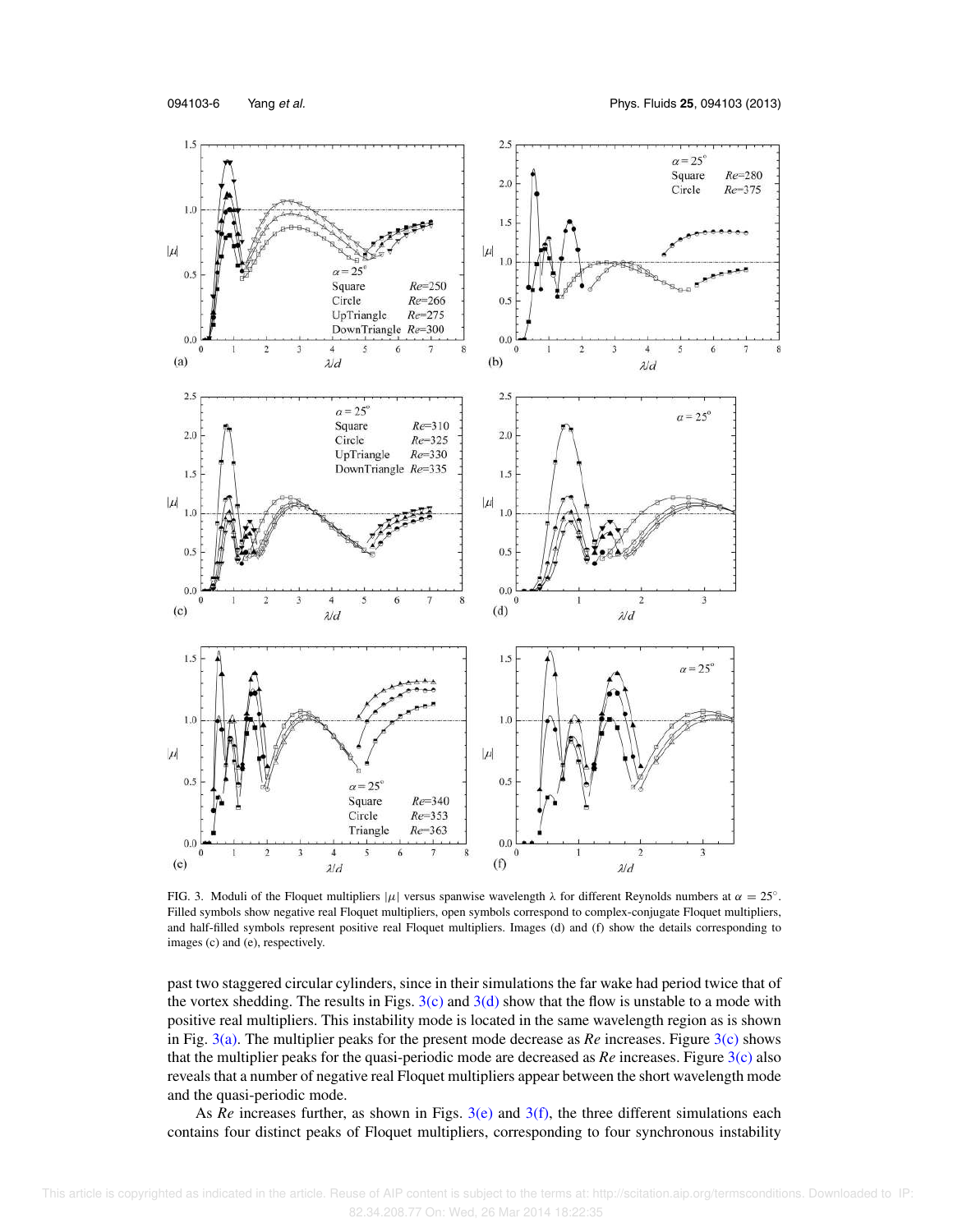

FIG. 4. Moduli of the Floquet multipliers  $|\mu|$  versus spanwise wavelength  $\lambda$  for different Reynolds numbers at  $\alpha = 30^{\circ}$ . Filled symbols show negative real Floquet multipliers, open symbols correspond to complex-conjugate Floquet multipliers, and half-filled symbols represent positive real Floquet multipliers. (a)  $Re \le 225$ ; (b)  $Re \ge 225$ .

modes. In the short wavelength region,  $\lambda < 2.0d$ , the instability modes consist of two modes with negative real multipliers and one mode with positive real multipliers in between.

Figure 4 shows the results of the Floquet instability analysis for the  $\alpha = 30^\circ$  angle of attack case. In these simulations, an instability mode is resolved with negative real multipliers, which occur as the Reynolds number is larger than around 182, shown in Fig. 4(a). A number of quasi-periodic Floquet multipliers appear in higher wavelength regions. However, as the Reynolds number increases, the wake is stabilized in the wavelength region  $\lambda \gtrsim 2.0d$ , see Fig. 4(b).

#### **B. Mode characteristics**

Based on the mode distribution found in Subsection III A, more calculations were performed to capture the precise critical values for the different modes. The neutral curves of unstable wavelengths varying with Reynolds number are plotted in Fig. 5 for the three angles of attack. Also included are the most unstable spanwise wavelengths calculated from the maximum multipliers. These curves show clearly the variation of the spanwise wavelength as Reynolds number increases.

At  $\alpha = 20^{\circ}$ , in Fig. 5(a), the most unstable wavelength for the mode with negative real multipliers, in low Reynolds number range, increases with *Re*. This mode starts at  $Re \approx 400$  with  $\lambda/d \approx 0.7$ (see Fig. 2(b)), and ends at  $Re \approx 505$  with  $\lambda/d \approx 0.877$ . It forms a closed long and narrow unstable region in the λ / *d* versus *Re* map. Another unstable mode with negative real multipliers appears at  $Re \approx 540$  with  $\lambda / d \approx 0.976$ . The most unstable wavelength increases with *Re*.

At this angle of attack, two quasi-periodic modes are detected at  $Re \approx 465$  with  $\lambda/d \approx 2.515$ , and  $Re \approx 553$  with  $\lambda/d \approx 0.684$ , respectively. The most unstable wavelength for the first one increases with *Re*, but is nearly constant for the second one. In the three-dimensional calculations by Yang *et al.*,<sup>32</sup> the spanwise wavelengths found at  $\alpha = 20^\circ$  were  $\lambda / d \approx 0.67$  and  $\lambda / d \approx 0.75$  for  $Re = 450$  and  $Re = 500$ , at which organized vortex structures are detected. The former data point collapses with the present results and is therefore scarcely visible in Fig. 5(a). Meneghini *et al.*<sup>26</sup> investigated flow past a stalled airfoil. A subharmonic mode and a quasi-periodic mode were found at  $Re \approx 456$  with  $\lambda/d \approx 0.57$ , and  $Re \approx 580$  with  $\lambda/d \approx 2.1$ , respectively. The present results are consistent with these earlier findings.

At  $\alpha = 25^{\circ}$ , in Fig. 5(b), the wake first becomes unstable to a mode with negative real multipliers. This mode starts at  $Re \approx 266$  with  $\lambda/d \approx 0.826$ , see Fig. 3(a), with an almost constant value for the most unstable wavelength. This mode evolves to a mode with positive real multipliers from *Re* ≈ 310 as the subharmonic frequency is excited in the base flow. With the increase of *Re*, this mode finally ends at  $Re \approx 330$  with  $\lambda/d \approx 0.845$ , i.e., only 3% longer than at  $Re \approx 266$ .

As *Re* increases further three unstable modes appear in sequence at the wavelength range 0 − 2.0*d*. These modes are two modes with negative real multipliers and one mode with positive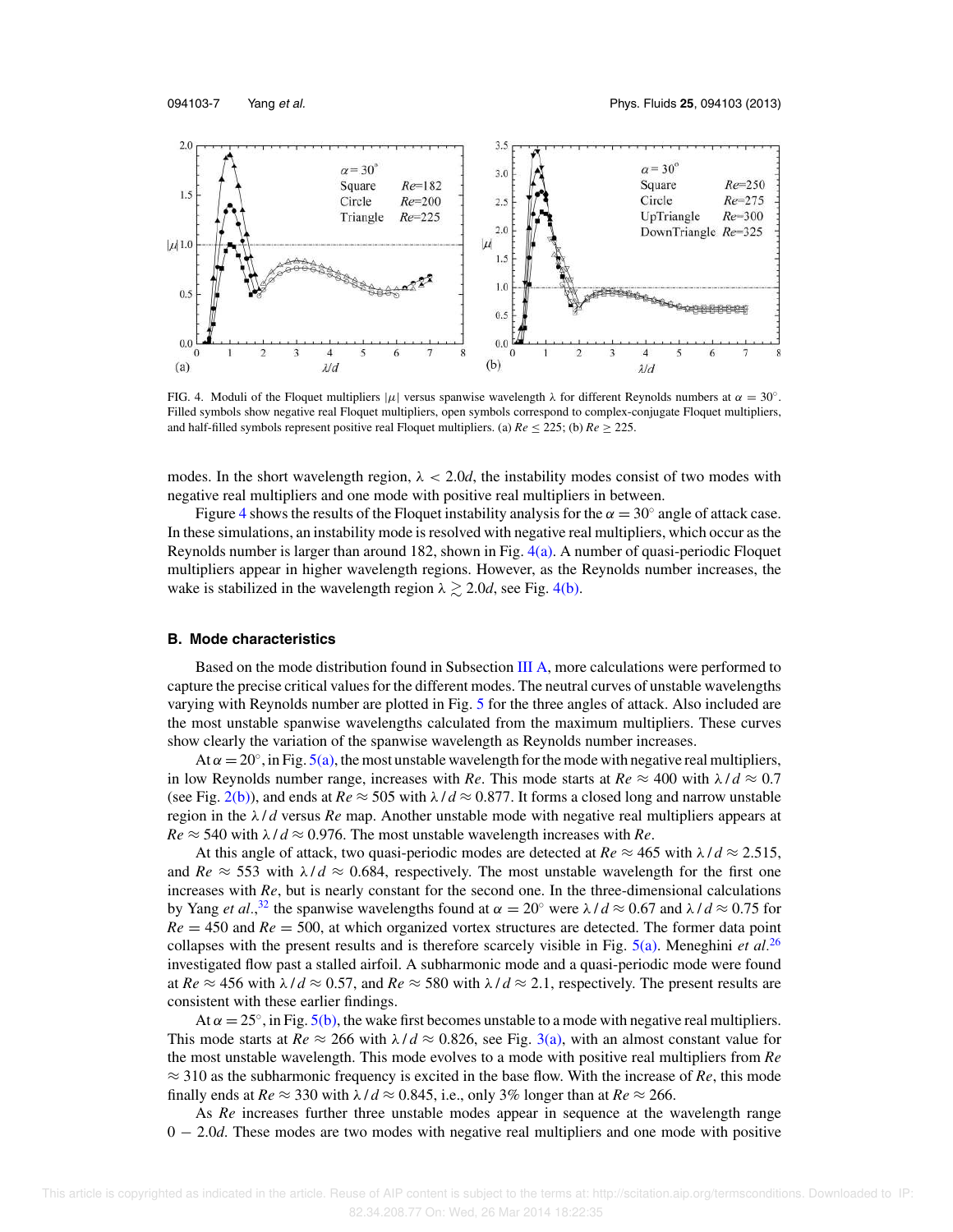

FIG. 5. Neutral stability curves (curves that pass through points where  $|\mu| = 1$ ) and the most unstable wavelengths (curves that pass through points with the maximum  $|\mu|$ ), plotted in a map with Reynolds number (*x*-axis) and non-dimensional wavelength (*y*-axis), at angle of attack (a)  $\alpha = 20^{\circ}$ , (b)  $\alpha = 25^{\circ}$ , and (c)  $\alpha = 30^{\circ}$ . Filled triangles represent real and negative multipliers (Mode C), filled squares represent real and positive multipliers (Mode D), and open circles represent complex-conjugate multipliers (quasi-periodic mode). Previous results are also plotted, (a) ⊗, Yang *et al.*; <sup>32</sup> ⊕, Meneghini *et al.*; <sup>26</sup> (b) ⊗, Yang *et al.*<sup>29</sup>

real multipliers. They become critical at  $Re \approx 340$  with  $\lambda / d \approx 1.519$ ,  $Re \approx 353$  with  $\lambda / d \approx 0.545$ , and  $Re \approx 363$  with  $\lambda/d \approx 0.936$ , respectively.

The quasi-periodic mode at  $\alpha = 25^\circ$  appear at  $Re \approx 282$  with  $\lambda / d \approx 2.697$ . The most unstable wavelength first decreases slightly as *Re* increases. As the subharmonic frequency is excited in the base flow, the most unstable wavelength starts to increase accompanied with a narrowing of the unstable region. This mode finally ends at  $Re \approx 375$  with  $\lambda / d \approx 3.321$ , see also Fig. 3(b). According to Blackburn and Lopez, $^7$  two solutions can appear simultaneously in the quasi-periodic bifurcation, corresponding to a traveling wave and a standing wave in the spanwise direction, both modulated by the two-dimensional base flow. However, these aspects are not captured with the Floquet linear analysis, but require a full and nonlinear three-dimensional simulation (Blackburn *et al.*<sup>16</sup>).

For  $\alpha = 25^{\circ}$ , Yang *et al.*<sup>29</sup> observed a wavelength of  $\lambda/d \approx 0.708$  at  $Re = 350$ . In their three-dimensional simulations at  $Re = 400$ , the three dominant wavelengths corresponding to the streamwise vortex structures were  $\lambda / d \approx 0.875, 1.770,$  and 2.749. The outcome of the linear Floquet analysis is in qualitative agreement with the solution of the full Navier-Stokes equations.

At  $\alpha = 30^{\circ}$ , one unstable mode with negative real multipliers is found with the most unstable wavelength decreasing as *Re* increases, see Fig. 5(c).

A subharmonic mode, which is reported as mode C by Carmo *et al.*<sup>9</sup> and Sheard *et al.*,<sup>11</sup> has a symmetry representation as

$$
\text{Mode C: } \tilde{\omega}_x(x, y, z, t) = -\tilde{\omega}_x(x, y, z, t + T). \tag{7}
$$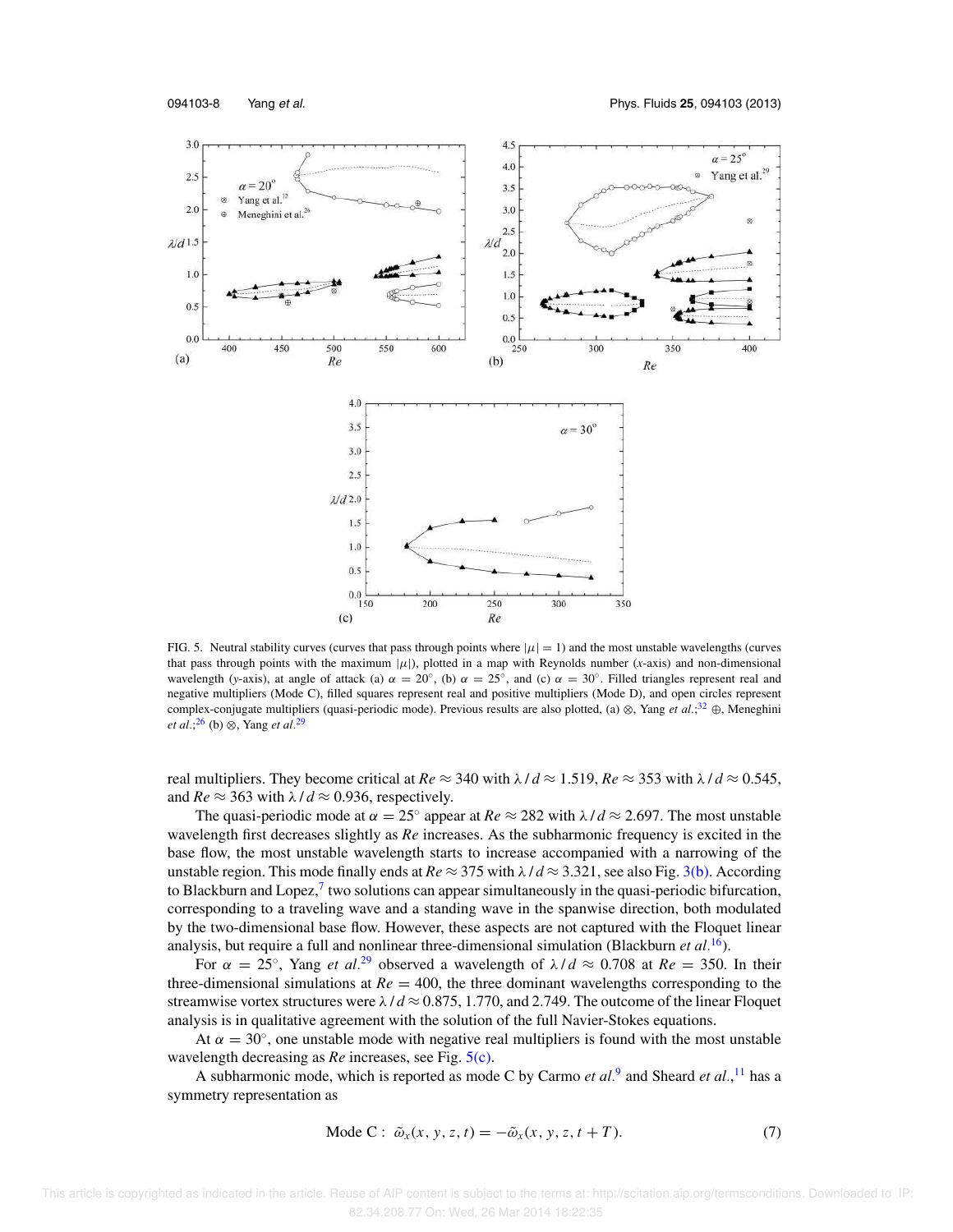

FIG. 6. Plots of streamwise vorticity  $\omega_x$  for the angle of attack  $\alpha = 20^\circ$  case. (a) and (b) Mode C,  $Re = 405$ , and  $\lambda$  /  $d = 0.70$ , images (a) and (b) are separated by one shedding period, (c) Mode C,  $Re = 505$ , and  $\lambda$  /  $d = 0.88$ , (d) Mode C, *Re* = 540, and  $\lambda$  / *d* = 0.98, (e) Mode QP, *Re* = 465, and  $\lambda$  / *d* = 2.52, (f) Mode QP, *Re* = 553, and  $\lambda$  / *d* = 0.68.

The inclination of the flat plate with respect to the incoming flow inevitably breaks the symmetry of the wake about the centerline and therefore enables sub-harmonic modes with real and negative multipliers to develop. The wake behind an inclined plate is therefore distinctly different from the symmetric wakes behind circular cylinders and normal flat plates in which only synchronous modes (with real and positive multipliers) and quasi-periodic modes (with multipliers in complex conjugates pairs) develop.

At each of the mode peaks for the three angles of attack in Figs. 2–4, streamwise vorticity plots are exhibited in order to reveal the spatio-temporal symmetry of each instability mode. These vorticity plots are shown in Figs. 6–9.

Figure 6 shows the streamwise vorticity for the instability peaks in Fig. 2. The first peak in Fig. 2(a) is revealed to have topology equal to that of mode C in the wake of a stalled airfoil at  $\alpha = 20^{\circ}$ case, by Meneghini *et al.*, <sup>26</sup> and the wake of a square cylinder which is inclined at angle of attack range 7.5◦ − 37.5◦ , by Sheard *et al.*<sup>11</sup> This mode is subharmonic with period 2*T*. Sheard *et al.*<sup>11</sup> has shown that this mode is consistent with the mode C instability discovered in the wake behind rings (Sheard *et al.*<sup>8</sup>), and also observed behind offset tandem cylinders by Carmo *et al.*<sup>9</sup>

Figures 6(a)–6(d) show the subharmonic Floquet mode. The vorticity contours are observed to alternate between Figs.  $6(a)$  and  $6(b)$  over one shedding period. The streamwise vorticity contours for quasi-periodic mode with complex multipliers found at  $\alpha = 20^\circ$  are shown in Figs. 6(e) and 6(f).

Figure 7 shows the streamwise vorticity of unstable modes found at  $\alpha = 25^{\circ}$ . As with the  $\alpha$  $= 20^\circ$  case, the first peak in Fig. 3(a) corresponds to a subharmonic mode, in Fig. 7(a). Due to the vortex interaction, as *Re* > 305, a subharmonic frequency was excited in the base flow. Here, vortex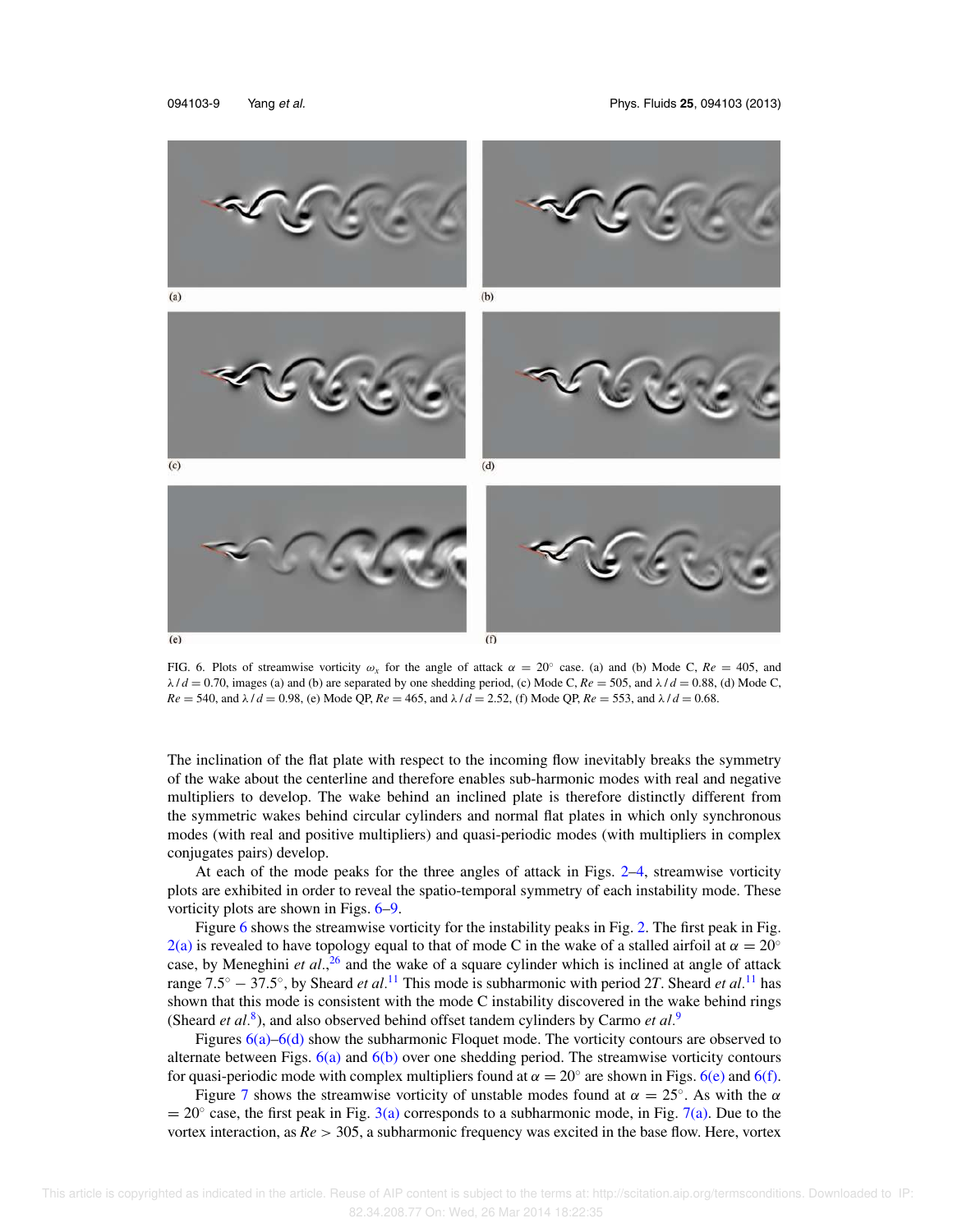

FIG. 7. Plots of streamwise vorticity  $\omega_x$  for the angle of attack  $\alpha = 25^\circ$  case. (a) Mode C,  $Re = 266$ , and  $\lambda/d = 0.83$ , (b) Mode C,  $Re = 340$ , and  $\lambda/d = 1.52$ , (c) and (d) Mode C,  $Re = 353$ , and  $\lambda/d = 0.55$ , image (c) and (d) are separated by two shedding periods, (e) Mode D, *Re* = 330, and λ / *d* = 0.84, (f) Mode D, *Re* = 363, and λ / *d* = 0.94, (g) Mode QP,  $Re = 282$ , and  $\lambda / d = 2.69697$ , (h) Mode QP,  $Re = 375$ , and  $\lambda / d = 3.32$ .

interaction refers to the tendency of vortices to pair without affecting the symmetry of the wake, see, e.g., the detailed discussion by Zhang *et al.*<sup>27</sup> The mode C found as  $Re \leq 305$  transfers to a new instability mode, called mode D in the present study. This mode possesses positive real multipliers. The vorticity contours for mode D are shown in Figs.  $7(e)$  and  $7(f)$  and the mode is represented by filled squares in Fig.  $5(b)$ . The mode possesses positive and real Floquet multipliers and exhibits symmetry properties different from modes A, B, and C. In the present 2D base flow, a subharmonic frequency is excited due to vortex interaction. The same vortex pattern will therefore appear twice during the primary shedding period *T* and the period of the wake is therefore 2*T*.

The evolution of the vorticity contours within 2*T* is shown in Fig. 8 for *Re* = 330 and  $\lambda/d = 0.84$ . In Fig. 8, we clearly see the vortex interaction from the spanwise vorticity in the base flow which is represented by solid contour lines. The corresponding Floquet mode is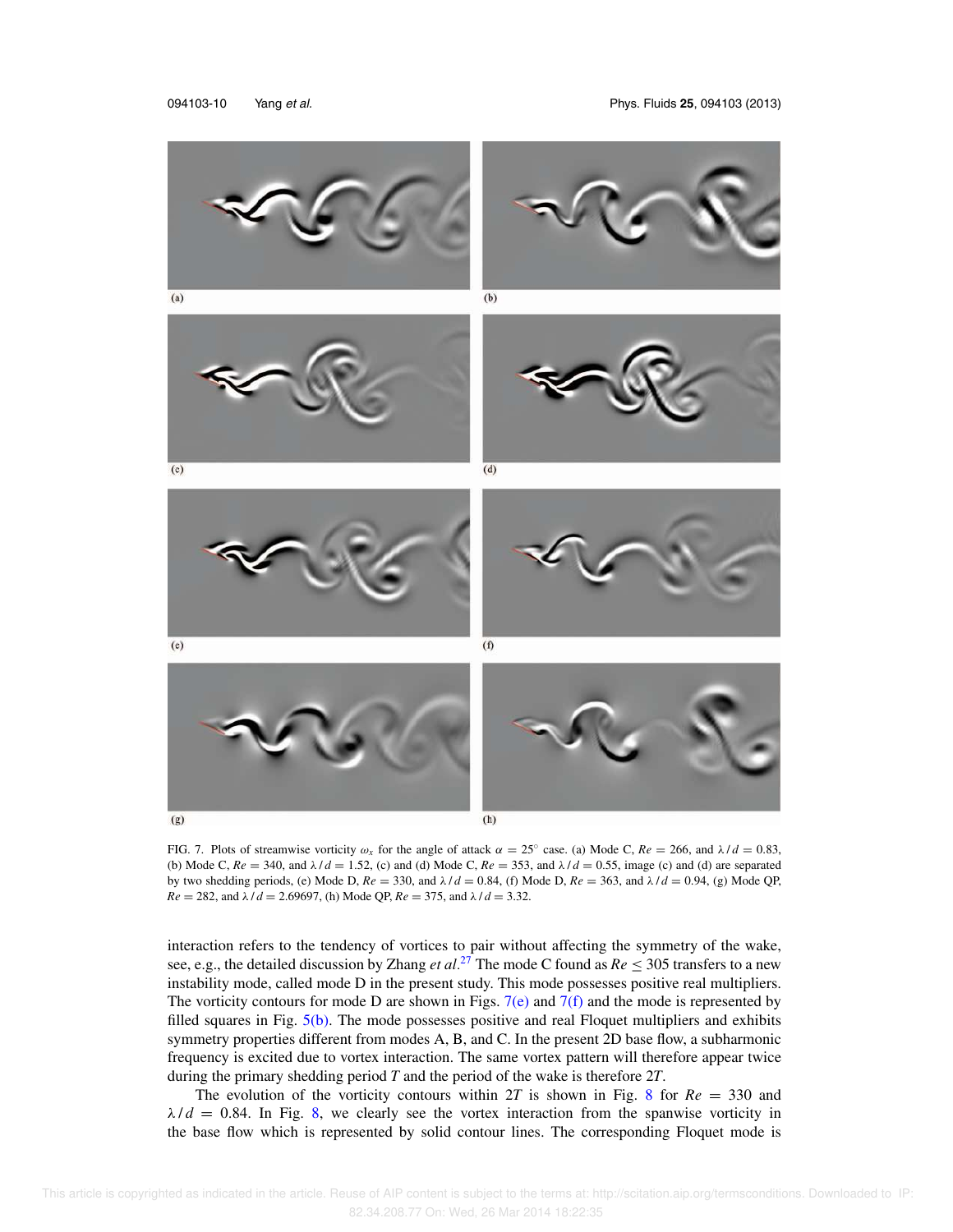

FIG. 8. The near wake topology for mode D, at  $\alpha = 25^\circ$ ,  $Re = 330$ , and  $\lambda/d = 0.84$ . Represented are the base flow vorticity in spanwise direction (solid blue and green lines) and the streamwise vorticity for mode D (black and white contours). Images (a)–(d) are separated by half of the shedding period *T*.

represented by the grayscale background. It is evident that there is no reflectional symmetry or alternate vorticity with opposite sign between the perturbation fields that are one shedding period apart. The spanwise vortices are convected downstream and this process repeats itself every second period.

As *Re* increases, the peaks in Fig. 3(e) correspond to the modes appearing sequentially. These are two subharmonics modes, see Figs.  $7(b)$ – $7(d)$ , and a mode the same as mode D, shown in Fig.  $7(f)$ . Figures 7(c) and 7(d) show the alternate vorticity contour separated by 2*T*. The contours exhibit the topology of the subharmonic mode with vortex interaction in the base flow. Since the subharmonic frequency is excited in the base flow, the period of the base flow is 2*T*. The Floquet mode changes sign every 2*T* and therefore exhibits the same symmetry as mode C.

Figures 7(g) and 7(h) show the vorticity contours for the quasi-periodic mode at  $\alpha = 25^{\circ}$ . The difference between the two mode topologies is the existence of vortex interaction in the second one, see Fig.  $7(h)$ .

The 2D wake flow past an inclined flat plate was investigated in detail by Zhang *et al.*<sup>27</sup> The results revealed a route of the transition from steady to chaotic flow and summarized the variation of the Strouhal number and the wake pattern. For  $\alpha = 25^{\circ}$ , a period-doubling was observed together with various incommensurate bifurcations which coexisted in the flow system. The present study is



FIG. 9. Plots of streamwise vorticity  $\omega_x$  for the angle of attack  $\alpha = 30^\circ$  case. (a) and (b) Mode C,  $Re = 182$ , and  $\lambda/d$  $= 1.02$ . Images (a) and (b) are separated by one shedding period *T*.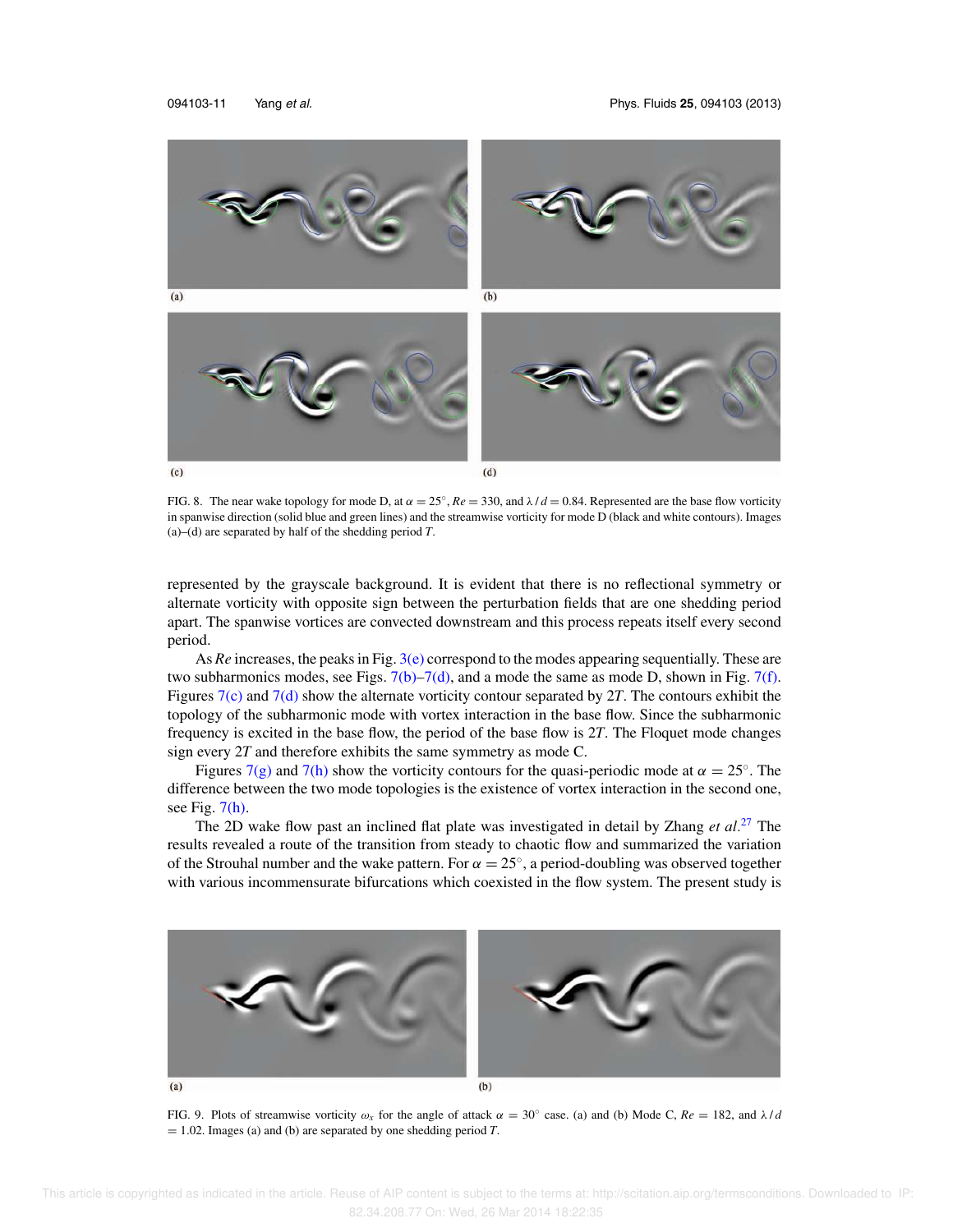consistent with their findings. In particular, the vortices which develop in the wake have a tendency of pairing over twice the primary shedding period.

Figure 9 shows the streamwise vorticity of the most unstable Floquet mode at angle of attack  $\alpha = 30^{\circ}$ . This mode displays the same spatio-temporal symmetry consistent with mode C observed for the other two angles of attack.

#### **IV. CONCLUSIONS AND REMARKS**

A Floquet analysis has been performed at three different angles of attack in order to assess in some detail the three-dimensional stability modes of the wake behind an inclined flat plate. Linear Floquet stability analysis is a viable tool to explore when a time-periodic two-dimensional wake behind a bluff body experiences a transition to three-dimensional flow and to identify the spanwise wavelength of the three-dimensional modes. The method is attractive since a wide range of parameter values can be considered, but its applicability is limited to linear growth of the disturbances since nonlinear effects are neglected. In order to capture nonlinear growth, solutions of the full Navier-Stokes equations are required.

The same three angles of attack were considered here as in our accompanying paper (Yang *et al.*<sup>28</sup>) where results from three-dimensional Navier-Stokes calculations were presented. Independent of the angle of attack, however, the time-periodic two-dimensional flow transitions to three-dimensional flow through a sub-harmonic mode C instability, as summarized in Table II. With increasing angle of attack, the transition occurs at a lower critical Reynolds number *Recr* but with an increasing spanwise wavelength  $\lambda / d$ . To account for the different angle of inclinations, the effective width of the plate  $d' = d \sin \alpha$  felt by the free stream might be a more appropriate length scale than  $d$ . The corresponding Reynolds number  $Re'_{cr}$  at which the transition to three-dimensional flow occurs still decreases with increasing  $\alpha$ . However, the spanwise wavelength turns out to be close to 2.0*d'* for all attack angles. For the particular angle of attack  $\alpha = 25^{\circ}$ , Yang *et al*.<sup>29</sup> observed that the spanwise wavelength deduced from their two-point correlation data remained close to 2.0*d'* over a fairly wide range of Reynolds numbers from 300 to 800.

It is noteworthy that this short wavelength mode with negative real Floquet multipliers exists only in the range from  $Re = 400$  to  $Re = 505$  until it again emerges at  $Re = 540$  for  $\alpha = 20^\circ$ . The wake flow is thus stable with respect to short wavelength instabilities in the Reynolds number interval from 505 to 540. However, a quasi-periodic long wavelength mode develops for Reynolds numbers above 465. A similar bifurcation scenario was observed for  $\alpha = 25^\circ$ . The first short-wavelength instability can be seen from  $Re = 266$  to 330, followed by a narrow gap between 330 and 340 where the wake is stable with respect to short-wave disturbances. However, while the unstable wavelength was increasing with *Re* for  $\alpha = 20^{\circ}$ , the most unstable wavelength remained almost constant for  $\alpha = 25^{\circ}$  even though the unstable mode changes from having negative to positive real Floquet multipliers at  $Re \approx 310$ . This happened because a sub-harmonic frequency was excited such that the mode C instability turned into a mode D instability. The substantially simplified neutral stability map for  $\alpha = 30^\circ$  suggests that several modes have been suppressed at the highest angle of attack considered here.

Although the validity of the present linear analysis is restricted to the early stages of the transition from two-dimensional to three-dimensional flows, the present results demonstrate the sensitivity of the transition scenario on the angle of attack.

| TABLE II. Inception of the first instability of the wake behind an inclined plate. $Re' = U_0 d'/\nu$ is the effective Reynolds |
|---------------------------------------------------------------------------------------------------------------------------------|
| number based on the projected plate width $d' = d\sin \alpha$ .                                                                 |

| Attack angle $\alpha$ | $Re_{cr}$ | $Re'_{cr}$ | $\lambda$ <i>ld</i> | $\lambda$ / $d'$ |
|-----------------------|-----------|------------|---------------------|------------------|
| $20^{\circ}$          | 400       | 137        | 0.700               | 2.05             |
| $25^{\circ}$          | 266       | 112        | 0.826               | 1.95             |
| $30^\circ$            | 182       | 91         | 1.019               | 2.04             |